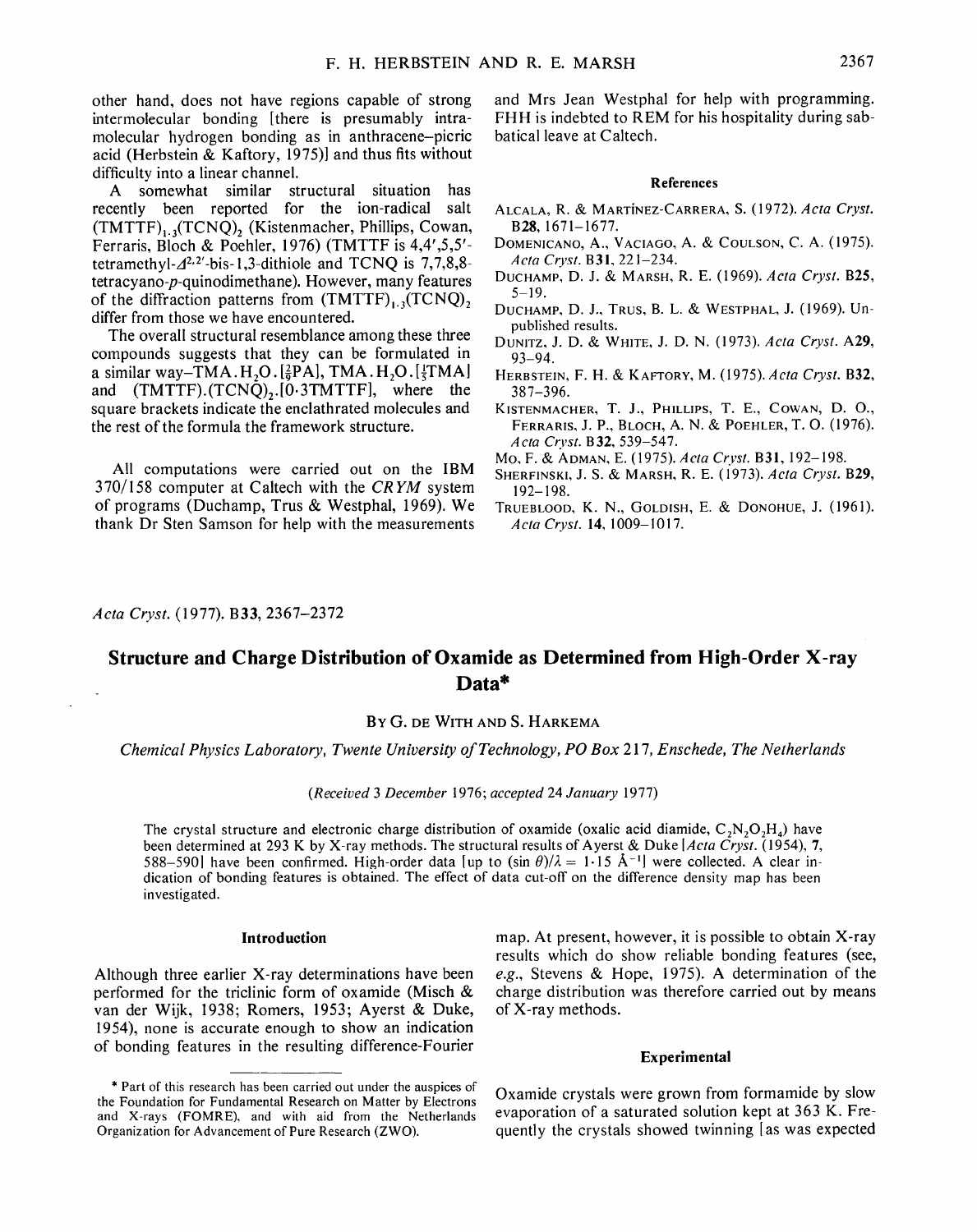#### Table I. *General information*

Here and in the following tables least-squares standard deviations are given in parentheses.

| a<br>b<br>$\mathcal{C}_{0}$<br>$\alpha$<br>β<br>$\gamma$ | $3.618(1)$ Å<br>5.180(1)<br>5.651(1)<br>$83.77(1)$ °<br>113.97(1)<br>114.94(1) |   |              | $d_{c}$<br>$\mu(Mo K\alpha)$ | Space group         | $87.51 \text{ Å}^3$<br>$1.671$ g cm <sup>-3</sup><br>$1.39$ cm <sup>-1</sup><br>P <sub>1</sub> |       |
|----------------------------------------------------------|--------------------------------------------------------------------------------|---|--------------|------------------------------|---------------------|------------------------------------------------------------------------------------------------|-------|
| Refinement                                               |                                                                                | n | $n_{\kappa}$ |                              | $R(\%) R_{w}(\%) S$ |                                                                                                | Scale |

| Full-angle |  |  | 2200 1936 6.2 5.8 3.99 38.55 (0.09)    |
|------------|--|--|----------------------------------------|
| High-order |  |  | $1308$ 1074 11.1 4.2 1.49 37.98 (0.27) |

 $R = \sum \Delta F / \sum F_o$ ;  $\Delta F = |F_o - F_c|$ 

 $R_w = |\sum w \Delta F^2 / \sum w F_o^2|^{1/2}; w = 1 / \sigma^2(F_o)$ 

 $S = [\Sigma w\Delta F^2/(n - m)]^{1/2}; n =$  number of reflexions, m = number of parameters

 $n_s$  = number of significant reflexions  $|F_{\alpha} > 2\sigma(F_{\alpha})|$ 

(Romers, 1953)]. A crystal of approximate dimensions  $0.2 \times 0.2 \times 0.4$  mm was used for the measurements.

The crystal was mounted on a Philips PW 1100 computer-controlled automatic diffractometer (Mo  $K\alpha$ ) radiation,  $\lambda = 0.7107$  Å, flat graphite monochromator, scintillation counter, pulse-height discriminator) (Hornstra & Vossers, 1973).

Preliminary measurements at low temperature showed an unacceptable increase in mosaic spread. However, at room temperature a sufficient number of high-order data could be obtained, because of the relatively small thermal motion (see Table 4). Hence the measurements were made at 293 K. This temperature was stable within 1 K.

Reflexions were measured through the whole sphere up to  $s = (\sin \theta)/\lambda = 1.15 \text{ Å}^{-1}$  ( $\theta = 55^{\circ}$ ). The  $\omega/2\theta$ step-scanning technique at a rate of  $0.02^{\circ}$  s<sup>-1</sup>, a step size of 0.03° and a scan width of  $(2.7 + 0.5 \tan \theta)$ ° were used throughout. The detector aperture was chosen as  $3.0^{\circ}$  horizontally and  $1.5^{\circ}$  vertically.

Cell constants (Table 1) were determined by a leastsquares procedure on the angular coordinates of 25 accurately centred reflexions. Since the diffraction symmetry is 1, space group PI as well as P1 is possible. A second harmonic powder test (Dougherty & Kurtz, 1976) gave a signal less than  $10^{-3}$  of the signal of  $\alpha$ quartz. Hence, in accordance with Ayerst & Duke (1954), the centrosymmetric space group  $P1$  was chosen.

#### **Data treatment**

During the measurements the three reference reflexions showed only small random fluctuations. Consequently no rescaling of measured data was performed. Net intensities were calculated from the step-scan profiles according to the algorithm of Larsen & Lehmann (1974).

Absorption correction was carried out with the program  $ACXR$  (Harkema, 1976) and a  $6 \times 6 \times 6$  Gaussian quadrature (Margenau & Murphy, 1957). The description of the crystal was given in terms of its seven rational boundary planes (Coppens, Leiserowitz & Rabinovich, 1965). The calculated transmission factors ranged from 0.960 to 0.978  $\mu$  = 1.39 cm<sup>-1</sup> *(International Tables for X-ray Crystallography,*  1974)1.

All reflexions were measured at least four times. From the different measurements for each reflexion a weighted average was calculated. The weights used in averaging were chosen as inverse counting statistics variances.

Variances of reflexions were calculated following the procedure proposed by McCandlish, Stout & Andrews (1975). Taking into account data scaling and instrumental instability they derived the following formula:  $\sigma^2(I) = K^2T + S^2(K)I_o^2 + K^2P^2I_o^2$ , where I is the real net intensity,  $T$  the total number of counts,  $I_0$ the observed net intensity, K the scaling factor  $(I =$  $KI$ ; in this case K is always 1.0),  $S^2(K)$  the variance of *K,* and P the instability constant. P was calculated from three reference reflexions  $(P1 = 2.4 \times 10^{-3}, P2 = 2.1$  $\times$  10<sup>-3</sup>, P3 = 4.9  $\times$  10<sup>-3</sup>) resulting in an average P value of  $3.1 \times 10^{-3}$  [compare this with the value of 2.8  $\times$  10<sup>-3</sup> for our diffractometer reported earlier (de With & Feil, 1976). The variance of K showed no systematic time dependence owing to the highly consistent behaviour of the reference reflexions. Therefore an average value was used  $[S^2(K) = 2.3 \times 10^{-4}]$ . Now  $S^2(K)I_o^2$  and  $K^2P^2I_o^2$  can be taken together.  $S^2(K)$  +  $K^2P^2|^{1/2} = 1.5 \times 10^{-2}$ ; this value is directly comparable with that of  $N$  in the weighting scheme often used:  $\sigma^2(I) = T + N^2 I_o^2$ , with N typically chosen between 1 x  $10^{-2}$  and  $5 \times 10^{-2}$ .

It has been shown for the case of pyrazine (de With  $&$  Feil, 1976) that the variances derived in this way properly represent the random errors in the net intensity of each reflexion.

The internal consistency index  $R_i$ , defined as  $R_i =$  $\sum |I - I| / \sum I$ , where *I* is the intensity of a reflexion and  $\overline{l}$  the corresponding weighted average of each reflexion, was !.3%. Lorentz-polarization and monochromator corrections were performed in the usual way. Although a normal distribution in  $I$  seems more justified, we assumed a normal distribution in the structure factor F for calculating  $\sigma(F)$  from  $\sigma(I)$ . No numerical integration is required in this case (Rees, 1976). The total number of independent reflexions was 2200, of which 1936 had an intensity greater than twice their standard deviation.

## **Refinement**

Full-matrix least-squares refinements have been carried out by a local modification of *ORFLS* (Busing, Martin & Levy, 1962). The function minimized was  $\sum w(|F_n|)$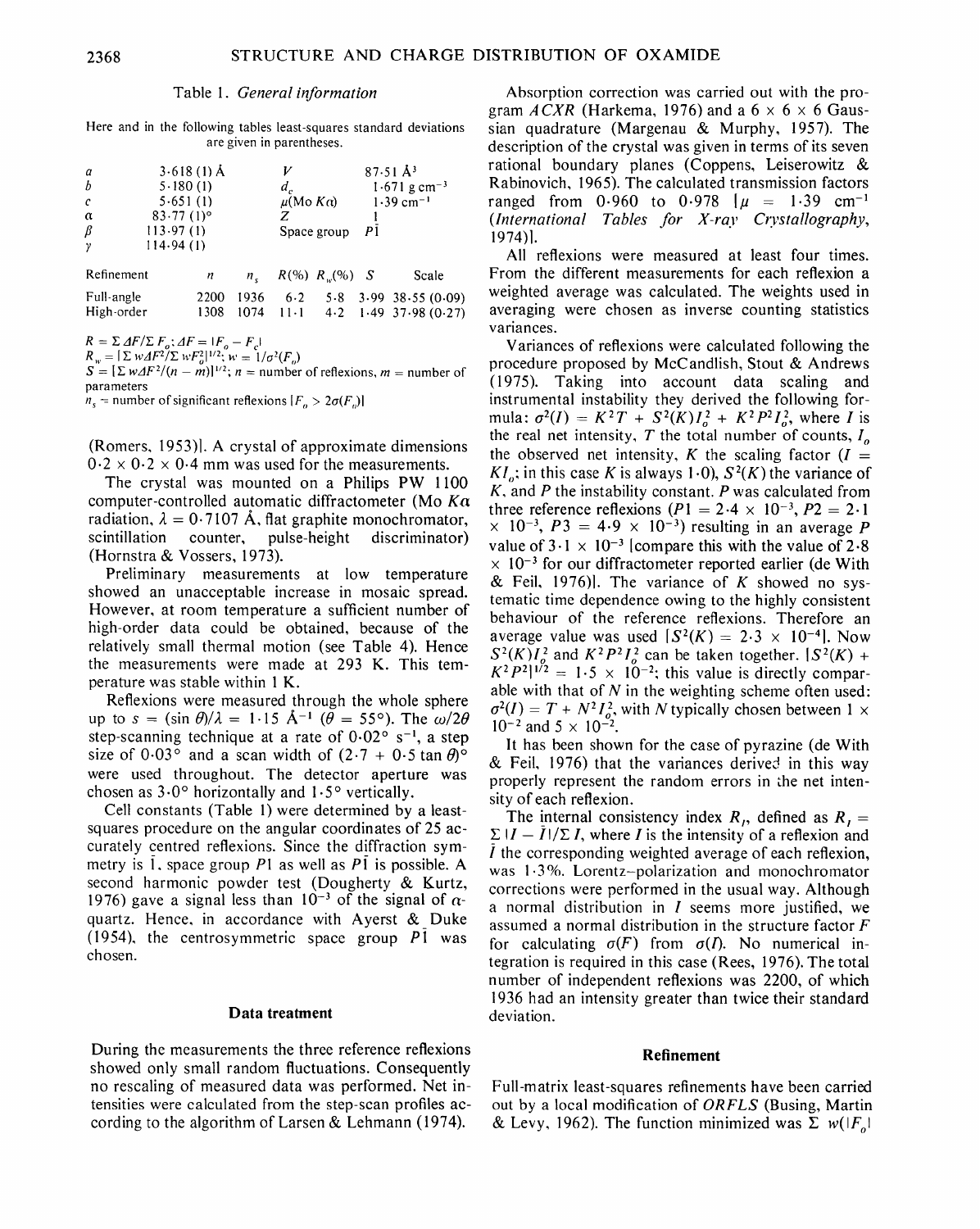## Table 2. *High-order positional and thermal parameters*

For non-hydrogen atoms positional parameters are  $\times 10^5$  and thermal parameters are  $\times 10^4$ . The anisotropic temperature factor used was:  $e^{2\pi i}$  exp $[-2\pi^2(h^2a^{*2}U_{11} + k^2b^{*2}U_{22} + l^2c^{*2}U_{33} + 2hka^{*}b^{*}U_{12} + 2hla^{*}c^{*}U_{13} + 2kb^{*}c^{*}U_{23})].$ 

For hydrogen atoms positional and thermal parameters are  $\times 10^3$ . The isotropic temperature factor used was:  $\exp(-\pi^2 U_y \sin^2 \theta/\lambda^2)$ .

|      |            |           | z         | $U_{11}$ | $U_{22}$ | $U_{33}$ | U.,     | $U_{13}$ | $U_{23}$ |
|------|------------|-----------|-----------|----------|----------|----------|---------|----------|----------|
| C    | $-100(18)$ | 49328(8)  | 36481(6)  | 248 (2)  | 152(1)   | 147(1)   | 105(1)  | 104(1)   | 26(1)    |
| N    | 366(25)    | 72319(9)  | 23724 (8) | 451 (3)  | 191(1)   | 193(1)   | 184(2)  | 183(2)   | 70(1)    |
| 0    | $-484(23)$ | 27993 (9) | 28308(8)  | 472(3)   | 194 (1)  | 206(1)   | 195 (2) | 190(2)   | 43 (1)   |
| H(1) | 23(5)      | 874 (3)   | 324(2)    | 67(4)    |          |          |         |          |          |
| H(2) | 102(3)     | 735(2)    | 896 (2)   | 22(2)    |          |          |         |          |          |

 $-k|F_c|$ <sup>2</sup>, k being the scale factor,  $|F_o|$  the observed structure factor, and  $|F_c|$  the calculated structure factor. The weight w for each reflexion was taken to be  $\sigma^{-2}$ , where  $\sigma$  is the standard deviation of *IF<sub>o</sub>l*. The summation is over all independent reflexions (Hirshfeld & Rabinovich, 1973).

The data as given by Ayerst & Duke (1954) served as starting parameters. After a few cycles of refinement the positions of the H atoms could be estimated from a difference-Fourier map. Atomic scattering factors for the C, N and O atoms were taken from *International Tables for X-ray Crystallography* (1974). For H the scattering factor given by Stewart, Davidson & Simpson (1965) was used. The introduction of an isotropic secondary extinction factor (Larson, 1969) gave no significant improvement. The value of the extinction parameter was very small, and therefore the correction has been omitted in the subsequent analysis.

High-order (HO) refinement, for reflexions with  $s >$  $0.85$  Å<sup>-1</sup>, has been carried out. The H atom parameters were kept fixed at their values resulting from the corresponding full-angle (FA) refinement. Relevant information about the refinements is given in Table 2. It may be useful to mention that  $R$  values drop several per cent if nonsignificant reflekions are excluded from the refinement.  $R_w$  values do not change substantially and S values increase. Final HO positional and thermal parameters are given in Table 2.\*

# **Crystal and molecular structure**

A general view of the hydrogen-bonding scheme is given in Fig. 1 *(ORTEP,* Johnson, 1965). A stereoscopic view of the molecular packing, drawn with the aid of the program *STER* (van de Waal, 1973) is presented in Fig. 2. The molecular packing has been discussed by Ayerst & Duke (1954).

Bond distances and angles were derived from the HO positional parameters with *ORFFE* (Busing, Martin & Levy, 1964) and are given in Table 3.



Fig. I. Molecular structure and hydrogen-bonding scheme.

For comparison, the results obtained by Ayerst & Duke (1954) are also quoted. The frame of the molecule (containing the heavy atoms) is planar within experimental accuracy. The intercept equation of the best plane is  $-88.270x + 1.725y + 0.275z = 1.0$ , where  $x$ ,  $y$  and  $z$  are fractional coordinates along the crystal axes. The angle between the plane of the molecule and the *bc* plane is  $(0.65 \pm 0.04)$ °.

The H atoms are also located in the plane of the frame [distance to the plane:  $H(1)$  0.022,  $H(2)$  0.007 A, as has also been noted by Romers  $(1953)$ . This result is contrary to the assertion of Scott & Wagner (1959). They justify non-planarity of the H atoms by strong torsional modes of the  $NH<sub>2</sub>$  group. Their statement that this is required by X-ray results is certainly not correct.

The root-mean-square displacements (r.m.s.d.'s) on principal axes of the heavy atoms are given in Table 4. Two components are approximately equal. The third component has roughly twice this magnitude. For all three atoms this component is roughly perpendicular to the molecular plane.

<sup>\*</sup> A list of structure factors has been deposited with the British Library Lending Division as Supplementary Publication No. SUP 32466 (15 pp.). Copies may be obtained through The Executive Secretary, International Union of Crystallography, 13 White Friars, Chester CH 1 INZ, England.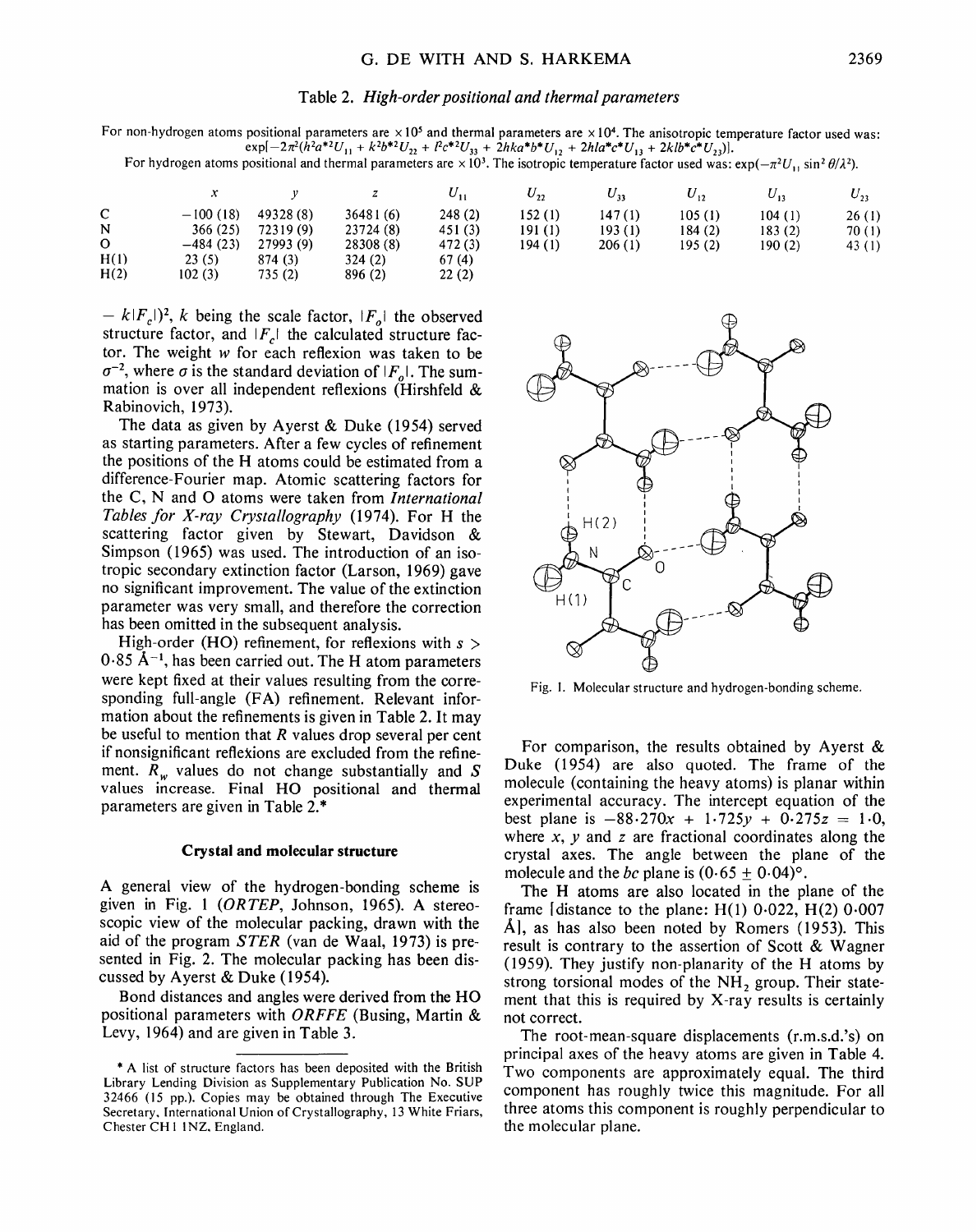

Fig. 2. General view of the molecular packing.

|  |  | Table 3. <i>Bond distances</i> (A) and angles ( $\circ$ ) |  |  |  |  |  |
|--|--|-----------------------------------------------------------|--|--|--|--|--|
|--|--|-----------------------------------------------------------|--|--|--|--|--|

|                   | This work    | Ayerst & Duke $(1954)$ |
|-------------------|--------------|------------------------|
| $C - C$           | 1.5340(5)    | 1.542(6)               |
| $C-N$             | 1.3211(5)    | 1.315(4)               |
| $C - O$           | 1.2359(4)    | 1.243(4)               |
| $N-H(1)$          | 0.93(1)      |                        |
| $N-H(2)$          | 0.84(1)      |                        |
| $C - C - O$       | 120.26(4)    | 119.5(3)               |
| $C - C - N$       | 114.47(4)    | 114.8(3)               |
| $O - C - N$       | 125.28(4)    | $125 \cdot 7(3)$       |
| $C-N-H(1)$        | 117.0(8)     |                        |
| $C-N-H(2)$        | 120.6(6)     |                        |
| $H(1) - N - H(2)$ | $122.2(1-1)$ |                        |

Table 4. *Root-mean-square displacements* (A) *along the principal axes* 

|          |           | U,        | $U_{\mathcal{P}}$ |
|----------|-----------|-----------|-------------------|
| C        | 0.1079(5) | 0.1162(5) | 0.1576(6)         |
| N        | 0.1146(5) | 0.1229(5) | 0.2124(8)         |
| $\Omega$ | 0.1068(5) | 0.1310(5) | 0.2174(7)         |

A rigid-bond test, as discussed recently by Hirshfeld (1976), was performed. The r.m.s.d.'s along the  $C=O$ and  $C-N$  bonds are given in Table 5. The average difference is 2.5 times the combined standard deviation for the r.m.s.d.'s derived from the HO data. The corre-

|  | Table 5. Root-mean-square displacements (A) along |  |  |  |
|--|---------------------------------------------------|--|--|--|
|  | the bonds, to verify the rigid-bond hypothesis    |  |  |  |

| $Z_{A,B}$ denotes the r.m.s.d. of atom A along the vector from A to B. |  |  |
|------------------------------------------------------------------------|--|--|
|------------------------------------------------------------------------|--|--|

|                  |          | $Z_{AB}$ (Å)            |     | $Z_{B,A}(\mathring{A})$ |    |  |
|------------------|----------|-------------------------|-----|-------------------------|----|--|
| $\boldsymbol{A}$ | R        | FA.                     | HO. | FA.                     | HO |  |
| C                | N        | $0.1200(5)$ $0.1161(5)$ |     | $0.1160(5)$ $0.1151(5)$ |    |  |
| C                | $\Omega$ | $0.1127(5)$ $0.1104(5)$ |     | $0.1084(5)$ $0.1078(5)$ |    |  |

sponding figure for the r.m.s.d.'s derived from the FA data is 5.9. In spite of the use of the spherical-atom refinement the rigid-bond test is well satisfied.

# **Charge distribution**

Before considering the charge distribution the following points have to be made. The average standard deviation in the difference-Fourier map *(Ap)* is estimated as 0.019 e  $A^{-3}$ , with  $\sigma(\Delta \rho) = [\Sigma \ \sigma^2(F_o)]^{1/2}/kV$ . It should be kept in mind that the standard deviation at special points, *e.g.* the centre of symmetry, may be higher because of the compilation of errors (Rees, 1976).

The optimum s value for the data cut-off when calculating  $\Delta \rho$  was determined in the same way as in the case of pyrazine (de With, Harkema & Feil, 1976). The value chosen was  $0.85 \text{ Å}^{-1}$  (see Fig. 3). The correspond-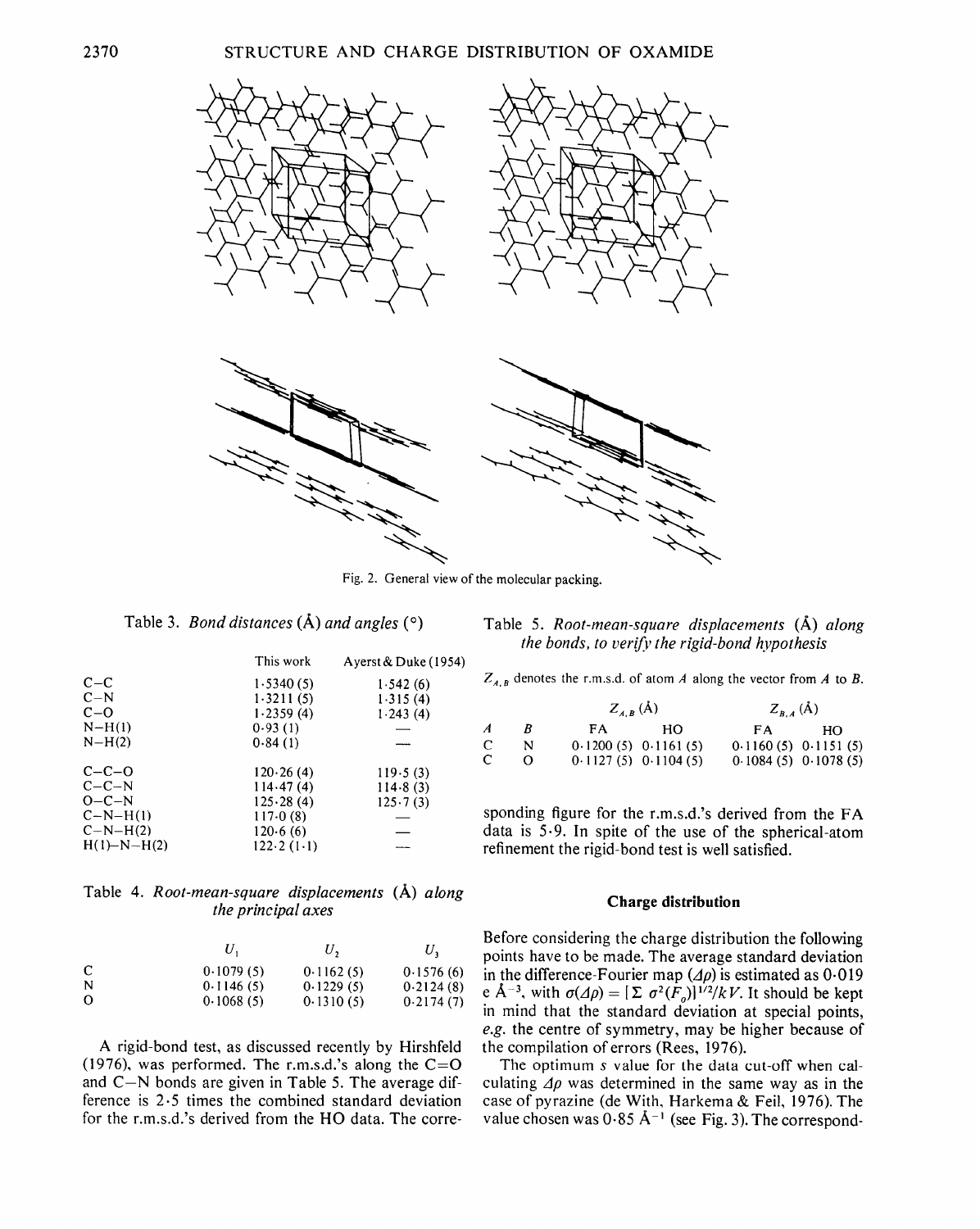



ing resolving power is 0.42 Å [for discussion see Rees  $(1976)$ .

The scale factor for the difference-Fourier-map calculation was determined in separate refinements with the data cut-off values as enumerated in Fig. 3. In these refinements the positional and thermal parameters were kept fixed at their HO values. The different scale factors obtained in this way were virtually the same. The maximum deviation from the HO scale factor, which should be a fair estimate of the true scale factor (Ruysink & Vos, 1974), is about 0.5%.

With the HO parameters a difference-Fourier map was calculated in the plane of the molecule. The Fourier calculation was performed by the program  $SPFT$  (van de Waal, 1975). All reflexions with  $s \le 0.85$  Å<sup>-1</sup> were used. The scattering factor for H used here was taken from International Tables for X-ray Crystallography (1974). The  $\Delta \rho$  map is shown in Fig. 4.



Fig. 4. Difference-Fourier map in the plane of the molecule (units:  $0.1 e \text{ Å}^{-3}$ ).